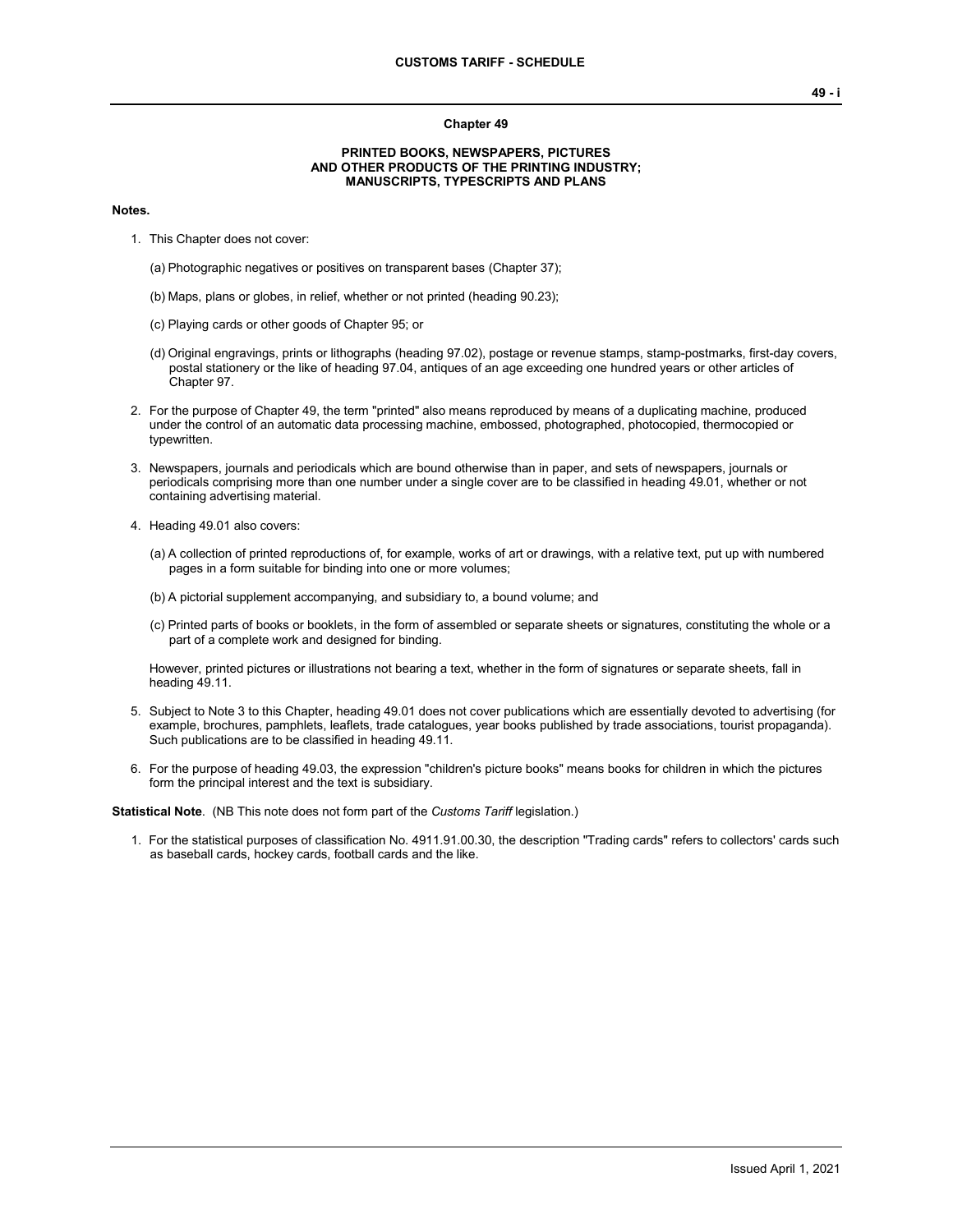## **CUSTOMS TARIFF - SCHEDULE**

| <b>Tariff</b><br>Item                               | SS | <b>Description of Goods</b>                                                                                  | Unit of<br>Meas.         | <b>MFN</b><br><b>Tariff</b> | Applicable<br><b>Preferential Tariffs</b>                                                                                      |
|-----------------------------------------------------|----|--------------------------------------------------------------------------------------------------------------|--------------------------|-----------------------------|--------------------------------------------------------------------------------------------------------------------------------|
|                                                     |    |                                                                                                              |                          |                             |                                                                                                                                |
| 49.01                                               |    | Printed books, brochures, leaflets and similar printed matter, whether or<br>not in single sheets.           |                          |                             |                                                                                                                                |
|                                                     |    | 4901.10.00 00 - In single sheets, whether or not folded                                                      | KGM                      | Free                        | CCCT, LDCT, GPT,<br>UST, MXT, CIAT, CT,<br>CRT, IT, NT, SLT, PT,<br>COLT, JT, PAT, HNT,<br>KRT, CEUT, UAT,<br>CPTPT, UKT: Free |
|                                                     |    | -Other:                                                                                                      |                          |                             |                                                                                                                                |
|                                                     |    | 4901.91.00 00 - -Dictionaries, encyclopaedias and serial instalments thereof                                 | NMB                      | Free                        | CCCT, LDCT, GPT,<br>UST, MXT, CIAT, CT,<br>CRT, IT, NT, SLT, PT,<br>COLT, JT, PAT, HNT,<br>KRT, CEUT, UAT,<br>CPTPT, UKT: Free |
| 4901.99.00                                          |    | - -Other                                                                                                     |                          | Free                        | CCCT, LDCT, GPT,<br>UST, MXT, CIAT, CT,<br>CRT, IT, NT, SLT, PT,<br>COLT, JT, PAT, HNT,<br>KRT, CEUT, UAT,<br>CPTPT, UKT: Free |
|                                                     |    |                                                                                                              | NMB                      |                             |                                                                                                                                |
|                                                     |    | - - - - - Textbooks:                                                                                         |                          |                             |                                                                                                                                |
|                                                     |    |                                                                                                              | <b>NMB</b>               |                             |                                                                                                                                |
|                                                     |    |                                                                                                              | <b>NMB</b>               |                             |                                                                                                                                |
|                                                     |    |                                                                                                              | <b>NMB</b>               |                             |                                                                                                                                |
|                                                     |    | 40 - - - - - Liturgical books ………………………………………………………………………                                                    | <b>NMB</b>               |                             |                                                                                                                                |
|                                                     |    |                                                                                                              | <b>NMB</b><br><b>NMB</b> |                             |                                                                                                                                |
|                                                     |    | 70 - - - - - Newspapers, journals and periodicals, as defined in Note 3 to this                              |                          |                             |                                                                                                                                |
|                                                     |    | - - - - - Other:                                                                                             | <b>NMB</b>               |                             |                                                                                                                                |
|                                                     |    |                                                                                                              | <b>NMB</b>               |                             |                                                                                                                                |
|                                                     |    |                                                                                                              | NMB                      |                             |                                                                                                                                |
|                                                     |    |                                                                                                              | <b>NMB</b>               |                             |                                                                                                                                |
| 49.02                                               |    | Newspapers, journals and periodicals, whether or not illustrated or<br>containing advertising material.      |                          |                             |                                                                                                                                |
| 4902.10.00 00 -Appearing at least four times a week |    | KGM                                                                                                          | Free                     | CCCT, LDCT, GPT,            |                                                                                                                                |
|                                                     |    | Note: The General Tariff rate that applies to goods of this tariff item is<br>the Most-Favoured-Nation rate. |                          |                             | UST, MXT, CIAT, CT,<br>CRT, IT, NT, SLT, PT,<br>COLT, JT, PAT, HNT,<br>KRT, CEUT, UAT,<br>CPTPT, UKT: Free                     |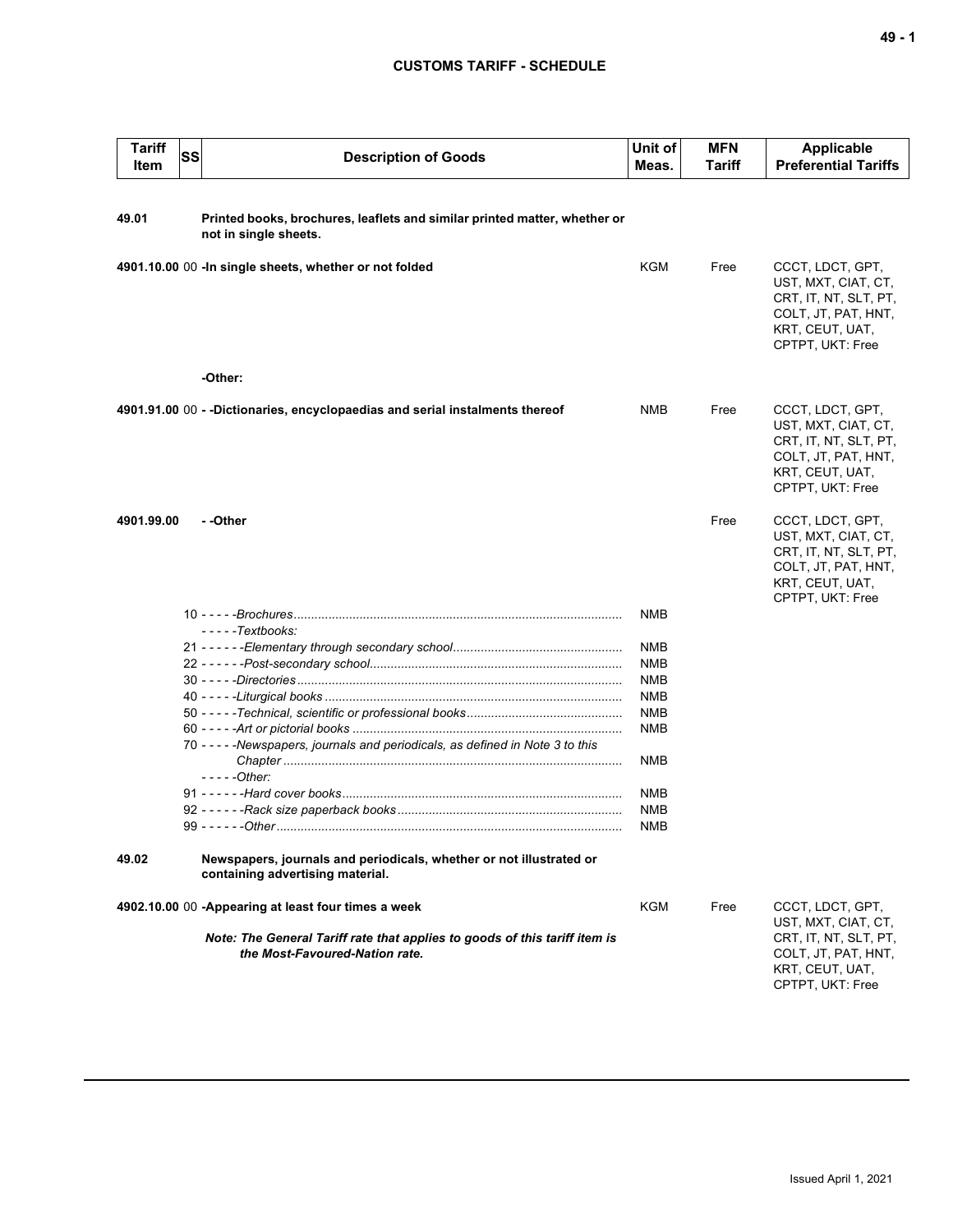| <b>Tariff</b><br><b>SS</b> | <b>Description of Goods</b>                                                                                                                                                                                                                                                | Unit of                  | <b>MFN</b>     | Applicable<br><b>Preferential Tariffs</b>                                                                                      |
|----------------------------|----------------------------------------------------------------------------------------------------------------------------------------------------------------------------------------------------------------------------------------------------------------------------|--------------------------|----------------|--------------------------------------------------------------------------------------------------------------------------------|
| Item<br>4902.90.00         | -Other                                                                                                                                                                                                                                                                     | Meas.                    | Tariff<br>Free | CCCT, LDCT, GPT,                                                                                                               |
|                            |                                                                                                                                                                                                                                                                            | <b>KGM</b><br><b>NMB</b> |                | UST, MXT, CIAT, CT,<br>CRT, IT, NT, SLT, PT,<br>COLT, JT, PAT, HNT,<br>KRT, CEUT, UAT,<br>CPTPT, UKT: Free                     |
| 4903.00.00                 | Children's picture, drawing or colouring books.                                                                                                                                                                                                                            |                          | Free           | CCCT, LDCT, GPT,<br>UST, MXT, CIAT, CT,<br>CRT, IT, NT, SLT, PT,<br>COLT, JT, PAT, HNT,<br>KRT, CEUT, UAT,<br>CPTPT, UKT: Free |
|                            |                                                                                                                                                                                                                                                                            | <b>NMB</b><br><b>NMB</b> |                |                                                                                                                                |
|                            | 4904.00.00 00 Music, printed or in manuscript, whether or not bound or illustrated.                                                                                                                                                                                        | <b>NMB</b>               | Free           | CCCT, LDCT, GPT,<br>UST, MXT, CIAT, CT,<br>CRT, IT, NT, SLT, PT,<br>COLT, JT, PAT, HNT,<br>KRT, CEUT, UAT,<br>CPTPT, UKT: Free |
| 49.05                      | Maps and hydrographic or similar charts of all kinds, including atlases,<br>wall maps, topographical plans and globes, printed.                                                                                                                                            |                          |                |                                                                                                                                |
| 4905.10.00 00 -Globes      |                                                                                                                                                                                                                                                                            | NMB                      | Free           | CCCT, LDCT, GPT,<br>UST, MXT, CIAT, CT,<br>CRT, IT, NT, SLT, PT,<br>COLT, JT, PAT, HNT,<br>KRT, CEUT, UAT,<br>CPTPT, UKT: Free |
|                            | -Other:                                                                                                                                                                                                                                                                    |                          |                |                                                                                                                                |
|                            | 4905.91.00 00 - - In book form                                                                                                                                                                                                                                             | <b>NMB</b>               | Free           | CCCT, LDCT, GPT,<br>UST, MXT, CIAT, CT,<br>CRT, IT, NT, SLT, PT,<br>COLT, JT, PAT, HNT,<br>KRT, CEUT, UAT,<br>CPTPT, UKT: Free |
| 4905.99.00 00 - - Other    |                                                                                                                                                                                                                                                                            | KGM                      | Free           | CCCT, LDCT, GPT,<br>UST, MXT, CIAT, CT,<br>CRT, IT, NT, SLT, PT,<br>COLT, JT, PAT, HNT,<br>KRT, CEUT, UAT,<br>CPTPT, UKT: Free |
|                            | 4906.00.00 00 Plans and drawings for architectural, engineering, industrial,<br>commercial, topographical or similar purposes, being originals drawn<br>by hand; hand-written texts; photographic reproductions on sensitized<br>paper and carbon copies of the foregoing. |                          | Free           | CCCT, LDCT, GPT,<br>UST, MXT, CIAT, CT,<br>CRT, IT, NT, SLT, PT,<br>COLT, JT, PAT, HNT,<br>KRT, CEUT, UAT,<br>CPTPT, UKT: Free |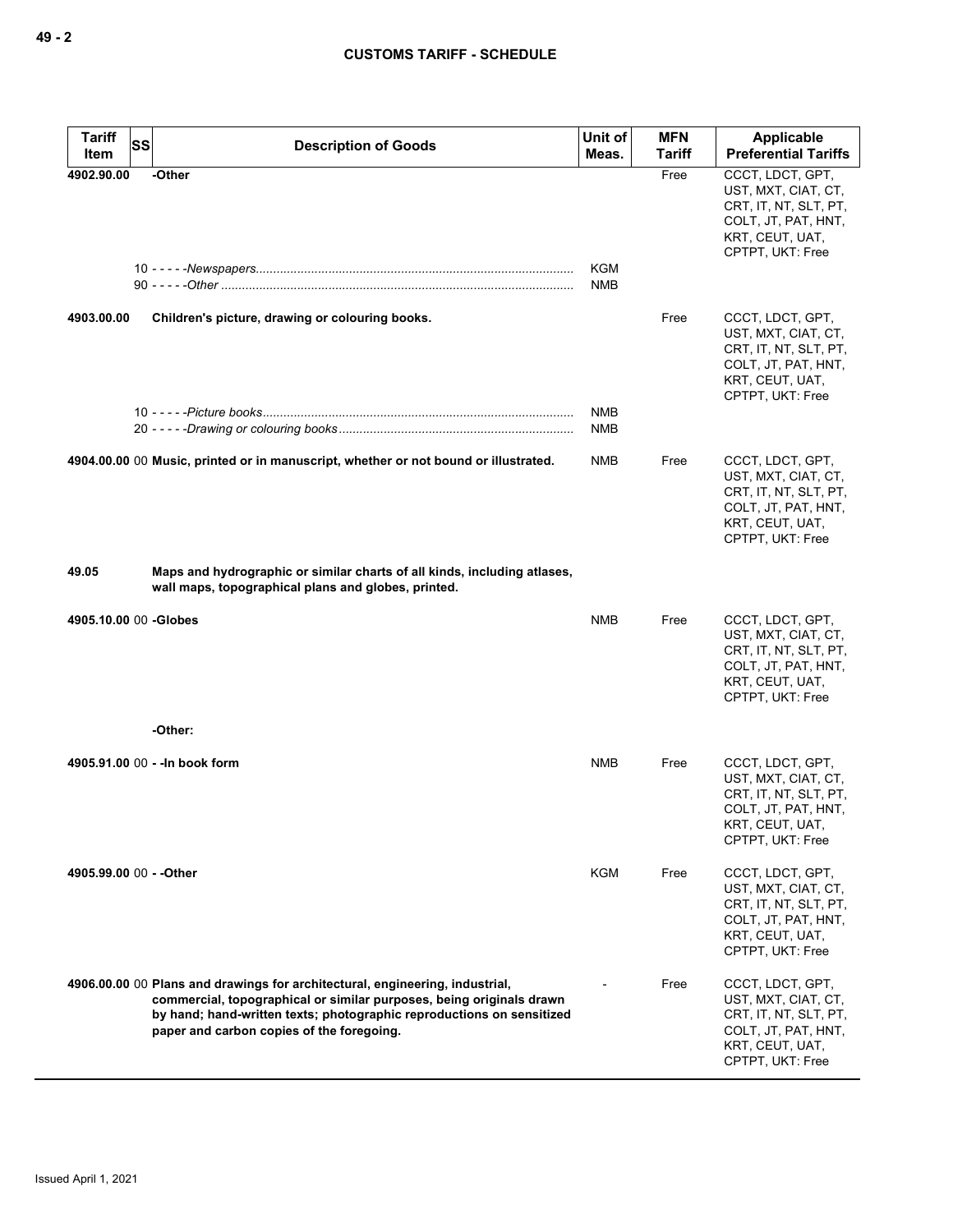| <b>Tariff</b><br>Item | <b>SS</b> | <b>Description of Goods</b>                                                                                                                                                                                                                                            | Unit of<br>Meas.         | <b>MFN</b><br>Tariff | Applicable<br><b>Preferential Tariffs</b>                                                                                                |
|-----------------------|-----------|------------------------------------------------------------------------------------------------------------------------------------------------------------------------------------------------------------------------------------------------------------------------|--------------------------|----------------------|------------------------------------------------------------------------------------------------------------------------------------------|
| 4907.00.00            |           | Unused postage, revenue or similar stamps of current or new issue in<br>the country in which they have, or will have, a recognized face value;<br>stamp-impressed paper; banknotes; cheque forms; stock, share or bond<br>certificates and similar documents of title. |                          | Free                 | CCCT, LDCT, GPT,<br>UST, MXT, CIAT, CT,<br>CRT, IT, NT, SLT, PT,<br>COLT, JT, PAT, HNT,<br>KRT, CEUT, UAT,<br>CPTPT, UKT: Free           |
|                       |           | -----Banknotes being legal tender:                                                                                                                                                                                                                                     |                          |                      |                                                                                                                                          |
|                       |           |                                                                                                                                                                                                                                                                        | $\overline{\phantom{a}}$ |                      |                                                                                                                                          |
|                       |           | -----Stock, share or bond certificates and similar documents of title:                                                                                                                                                                                                 |                          |                      |                                                                                                                                          |
|                       |           |                                                                                                                                                                                                                                                                        |                          |                      |                                                                                                                                          |
|                       |           |                                                                                                                                                                                                                                                                        |                          |                      |                                                                                                                                          |
|                       |           |                                                                                                                                                                                                                                                                        | $\overline{\phantom{a}}$ |                      |                                                                                                                                          |
| 49.08                 |           | Transfers (decalcomanias).                                                                                                                                                                                                                                             |                          |                      |                                                                                                                                          |
|                       |           | 4908.10.00 00 - Transfers (decalcomanias), vitrifiable                                                                                                                                                                                                                 | KGM                      | Free                 | CCCT, LDCT, GPT,<br>UST, MXT, CIAT, CT,<br>CRT, IT, NT, SLT, PT,<br>COLT, JT, PAT, HNT,<br>KRT, CEUT, UAT,<br>CPTPT, UKT: Free           |
| 4908.90.00 00 -Other  |           |                                                                                                                                                                                                                                                                        | <b>KGM</b>               | Free                 | CCCT, LDCT, GPT,<br>UST, MXT, CIAT, CT,<br>CRT, IT, NT, SLT, PT,<br>COLT, JT, PAT, HNT,<br>KRT, CEUT, UAT,<br>CPTPT, UKT: Free           |
|                       |           | 4909.00.00 00 Printed or illustrated postcards; printed cards bearing personal<br>greetings, messages or announcements, whether or not illustrated, with<br>or without envelopes or trimmings.                                                                         | $\overline{a}$           | Free                 | CCCT, LDCT, GPT,<br>UST, MXT, CIAT, CT,<br>CRT, IT, NT, SLT, PT,<br>COLT, JT, PAT, HNT,<br>KRT, CEUT, UAT,<br>CPTPT, UKT: Free           |
|                       |           | 4910.00.00 00 Calendars of any kind, printed, including calendar blocks.                                                                                                                                                                                               | KGM                      | Free                 | AUT, NZT, CCCT, LDCT,<br>GPT, UST, MXT, CIAT,<br>CT, CRT, IT, NT, SLT,<br>PT, COLT, JT, PAT,<br>HNT, KRT, CEUT, UAT,<br>CPTPT, UKT: Free |
| 49.11                 |           | Other printed matter, including printed pictures and photographs.                                                                                                                                                                                                      |                          |                      |                                                                                                                                          |
| 4911.10.00            |           | -Trade advertising material, commercial catalogues and the like                                                                                                                                                                                                        |                          | Free                 | AUT, NZT, CCCT, LDCT,<br>GPT, UST, MXT, CIAT,<br>CT, CRT, IT, NT, SLT,<br>PT, COLT, JT, PAT,<br>HNT, KRT, CEUT, UAT,<br>CPTPT, UKT: Free |
|                       |           |                                                                                                                                                                                                                                                                        | KGM<br>KGM               |                      |                                                                                                                                          |
|                       |           | -Other:                                                                                                                                                                                                                                                                |                          |                      |                                                                                                                                          |